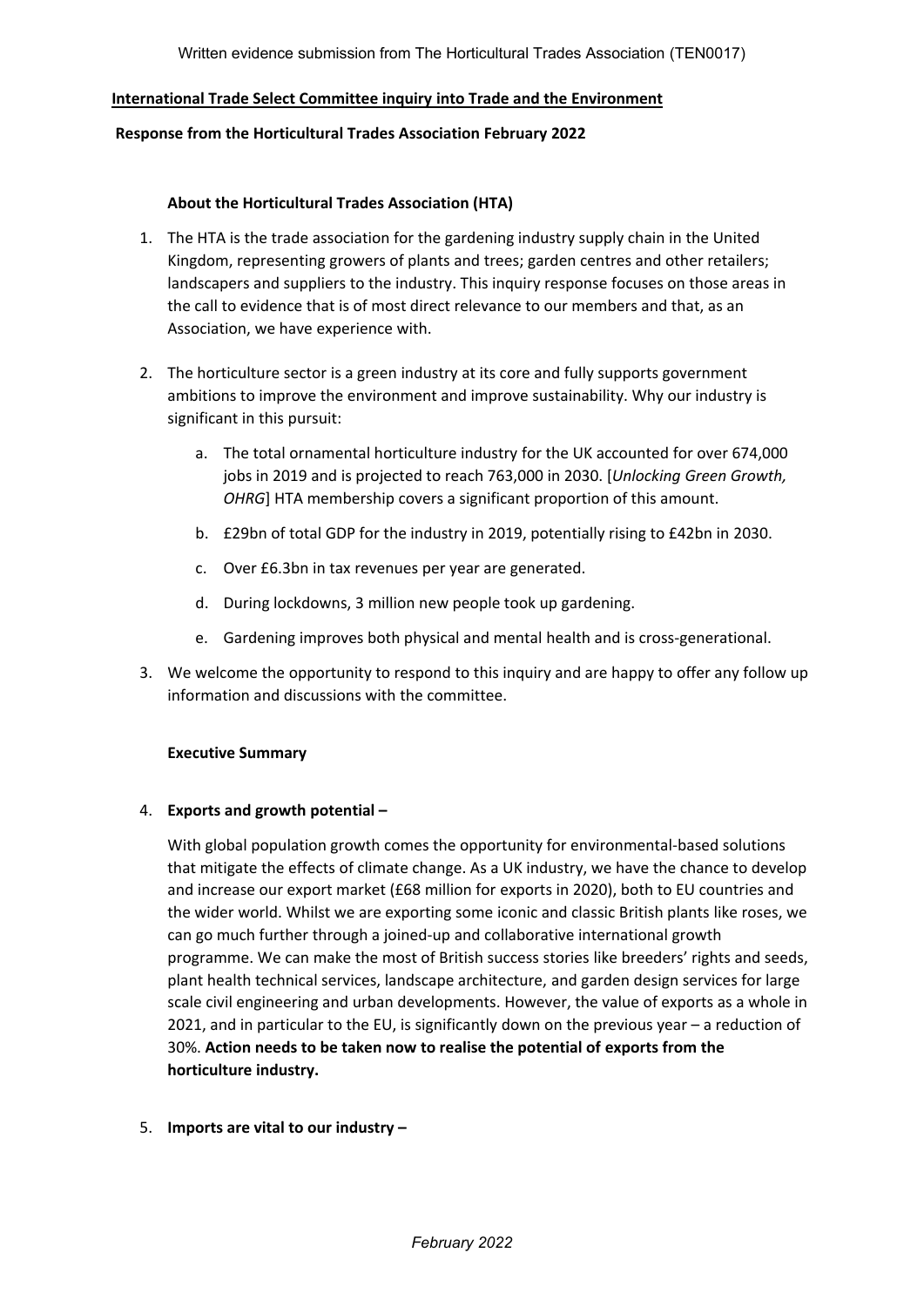96% of British plant and tree growers rely on importing. Much of what we import is because our climate isn't suited to producing here in the UK. Therefore barriers to trade have a significant financial and operational impact on tree and plant growers across our country.

### 6. **Ornamental Horticulture is the original 'green sector' of the economy –**

The industry substantially underwrites the Government's own 25 Year Environment Plan. 50% of the plan is not achievable without the industry; including on clean air (particularly in urban areas), thriving plant life and wildlife, enhanced beauty of the natural environment, access to green spaces enhancing bio-security and mitigating climate change. We want to see a greater cross-government focus on horticulture to 'green our economy' and put a much greater focus on 'green trade'.

### **Call for Evidence**

# **What opportunities are there for the Government to innovate to create more opportunities for "green" goods and services to export, to decarbonise and green supply chains?**

- 7. The UK leaving the EU has created an opportunity for this country to set out its own trading strategy. Our sector wants to work with the government to maximise the chance to contribute to a Brexit growth premium. We support the UK setting its own plant health and biosecurity regime, as well as research and development capabilities, but this should not be an either/or in terms of trade. We rely on imports, not only to provide a wide range of plant genetic diversity that builds up resistance to pests and diseases, but because some plants and plant material cannot be produced here. That is everything from the smallest cuttings and young plug plants, through to exotic species. These imports are worth approximately £410 million a year to the British industry. Post-Brexit, we have been subject to some of the most restrictive and stringent trade measures of any sector. The industry is being hampered in achieving its full potential: an HTA survey shows that companies are facing £25-£50 million in additional costs to trade.
- 8. We need a collaborative approach from government that acknowledges the high standards which the industry holds itself to and the significant research and development that goes into control and management strategies to underpin responsible trade in plants and trees. This will benefit UK-based producers, as well as the UK economy. With global population growth comes the opportunity for environmental-based solutions that mitigate the effects of climate change.
- 9. As a UK industry, we have the chance to develop and increase our export market (£68 million for exports in 2020), both to EU countries and the wider world. There is a significant opportunity to export our iconic knowledge and expertise of gardens and landscaping. Whilst we are exporting some iconic and classic British plants like roses, we can go much further through a joined-up and collaborative international growth programme. We can make the most of British success stories like breeders' rights and seeds, plant health technical services, landscape architecture, and garden design services for large scale civil engineering and urban developments.
- 10. However, export value to the EU is decreasing, from £31m in 2020 to £21.6m in 2021. Conversely exports to the rest of the world has increased from £7m in 2020 to £9.6m in 2021.
- 11. UK horticulture exports potential can be realised, but prompt action needs to be taken on the following to solve the problems we are facing: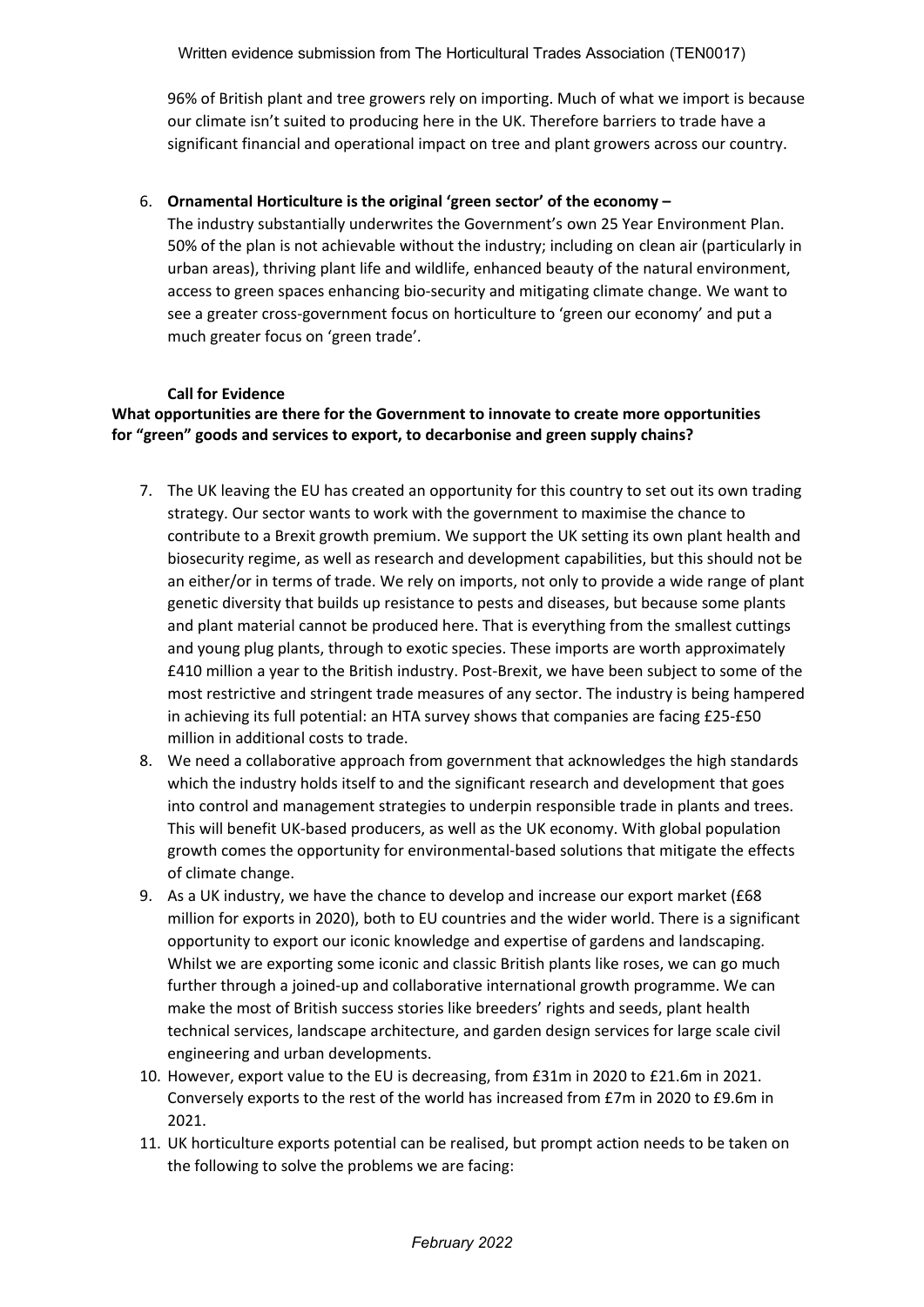### 12. **Solution 1 In the short-term, introduce a more proportionate plant health regulatory regime for the import of seeds and plants by:**

- a. Reviewing the inspection process, alongside the industry, to include inspection fees and the plant risk hierarchy by Q1 2022. Further reviews should then take place, based on evidence of what has happened during a season.
- b. Ensuring border control posts, inland third party customs posts, and the necessary import pre-notification IT systems are fit for purpose and ready well in time for any change by July 2022.
- c. Developing, in collaboration with the industry, an E-phytosanitary system by the end of 2021. Reducing the time for the granting of an export inspection from seven days to 24 hours.
- d. Working with industry to develop an 'earned recognition system', incorporating relevant certification, accreditation and/or assurance schemes within the supply chain.

# 13. **Solution 2 In the longer-term, establish a plant health agreement with the EU for the export of plants, seeds, and trees by:**

- a. Recognising respective plant health regimes and particular inspection approaches, taking an intelligence-led approach.
- b. Reaching a pragmatic solution to the movement of plants from Great Britain to Northern Ireland without phytosanitary certificates.
- c. Easing restrictions and associated costs for CITES requirements, by recognising adherence to the Convention.

# 14. **Solution 3 Include UK ornamental horticulture and landscaping as part of the government's global export strategy by:**

- a. Government and industry working together to develop a plan by the end of 2022 for targeting specific markets for promoting plant and seeds exports, as well as the licensing of plant breeders and services for landscaping and green urban and garden design services.
- b. Removing the onerous one-way restrictions imposed on the industry by the EU third country status that prevents nearly all plants and trees from being exported.
- 15. There is a significant opportunity to export our iconic knowledge and expertise of gardens and landscaping, resulting in additional investment and jobs to UK ornamental horticulture and landscaping businesses. Quantifying what this could look like needs to be done between industry and government.
- 16. Moving to the issue of **imports**, the importing of plants, trees and bulbs is worth a potential total £410m to the UK horticultural sector and is a crucial part of the plant and tree supply chain. During 2021 97% of the total value of imports came from the EU with Rest of World imports making up just 3%.
- 17. Imports are absolutely essential to our industry as 96% of British plant and tree growers rely on them. Much of what we import is because our climate isn't suited to producing here in the UK. Without imports the UK horticulture supply chain could not operate.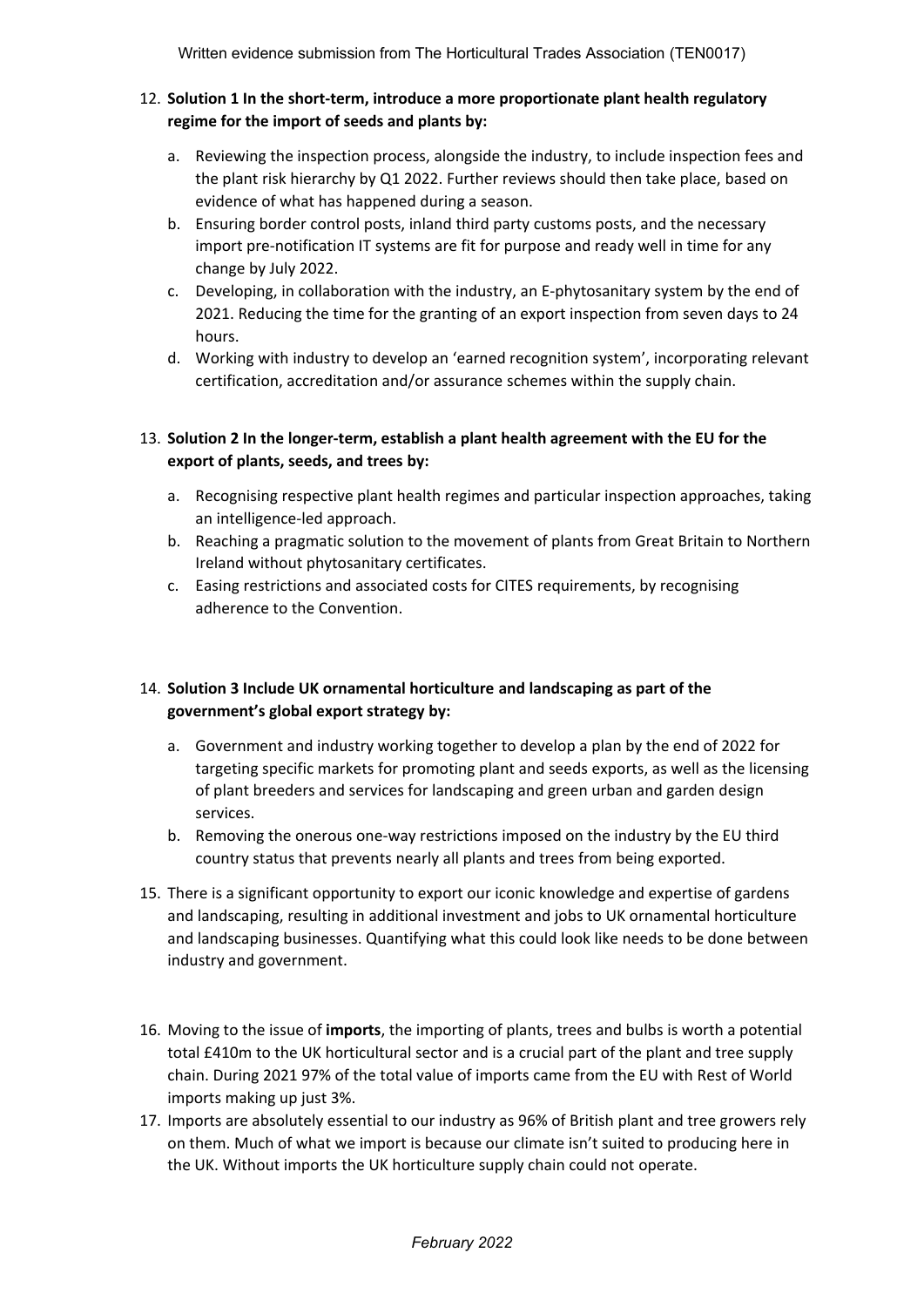- 18. Total imports from the EU was £410m in 2020, reducing to £399m in 2021. Rest of the World accounted for £6.5m in 2020 increasing to £9.7m in 2021.
- 19. In the UK we produce some of the finest varieties and species of plants and trees in the world – such as oak trees and roses amongst many others. We want to increase UK production, currently worth £1.6bn, to make us more resilient as a nation, but we rely on imports for those plants and plant material.
- 20. As such, the HTA asks the Government for the following:
- a. **Conduct an immediate review and evaluation of the first 6 months of 2021 cross-border trade before Q1 2022.** This will see the development of a joint formal regular review mechanism between Defra, APHA/SASA and industry to include fees, the plant risk hierarchy and inspections based on seasonal reviews of data and experience before Q1 2022.

### **Application of Import Inspection Fees**

- b. Application of full fees to those bringing in anything not for finished for final use i.e. the 10% regime v 100%. . UK growers have to source the bulk of young plant material from the EU, for various historical, climatic and production capacity reasons. Commercial buyers of finished plants in the UK have a choice of where to source their finished plants from and will often base this on price as well as other factors (availability, quality and choice being others).
- c. There is no clarity on how fees are decided and charged for. Although there is a working group now set up.

### **Ensure Border Control Posts and Inland Control Points systems and processes are fit for purpose and are industry-ready well in time for 1 July 2022.**

- d. Each border control post needs to be assessed as to its handling capacity, facilities and systems by industry
- e. It appears each one is serviced differently by the port operator (PO), and charges from POs are applied differently and vary. No available information from PO on this, it's a commercial item.

### **IT Systems being fit for purpose**

f. Ensure import & export IT systems and processes are fit for purpose and are industry-ready well in time for 1 July 2022. Including developing, in collaboration with industry both a bulk upload facility immediately and an e-phyto system before the end of 2021

#### **Reduce notification period for export certificates**

g. Reduce the time period for granting an export certificate and inspection from 7 days to 24 hours.

### **Earned Recognition System**

h. Work with industry to develop an Earned Recognition System, incorporating relevant certification, accreditation and/or assurance schemes within the supply chain, to allow reduction in the overall level of inspections and a more flexible approach to processes for scheme members.

### **A formal system of trade data flow from Government to the horticultural sector & back**